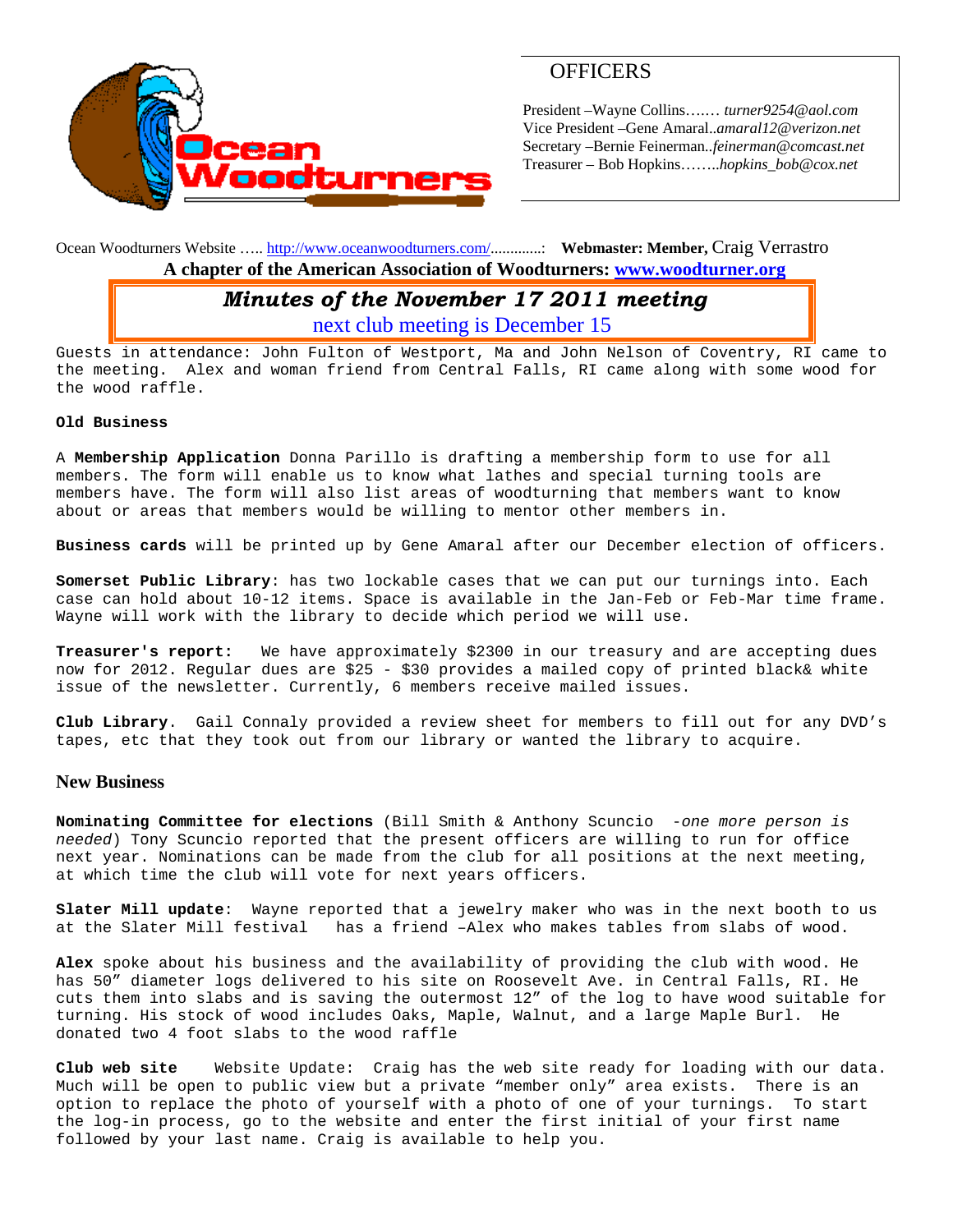Please e-mail Craig a photo of yourself & any photos of your turnings that you would like displayed in your own personal gallery (which is open to public view) to at cverrastro@gmail.com. If you would like your picture taken for the Members Gallery, see Donna or Craig before the start of any meeting.

**January meeting – Keeseh studios** will charge \$40 for the use of their facilities for a meeting. The club decided to take advantage of their offer and meet at the site on January 19. More details will be available at the next meeting.

**Coming events** - Nigel Howe reported that MSSW is hosting a demonstration and workshop with Glenn Lucas around March 25 and 26 of 2012 in Abington, Ma. Check out http://glennlucas.com/ for background details on Glenn Lucas.

Wayne distributed some brochures sent to the club from One good Turn – a Canadian company selling specialized hollowing tools, DVD's. etc operated by Brian McEvoy. http://www.onegoodturn.ca/



**Show and Tell**

Anthony Scuncio – Walnut bowl, large Box Elder bowl, and a Black Walnut ornament







Chris Horn with Beech bowl, Box elder coaster, and an Oak bowl



Earl Randall showed segmented vase approx.9" w x 9"t having 133 pieces =97 Maple & 36 Lacewood., a saucer (not shown), & a Cuban Mahogany bowl.





George Nazareth brought two segmented pieces. One – 4 ½"tx5 ½"w of Cherry, Black Walnut, & Mahogany. The other is 9 1/4"tx6"w of Walnut, Cherry, Black Walnut, & Mahogany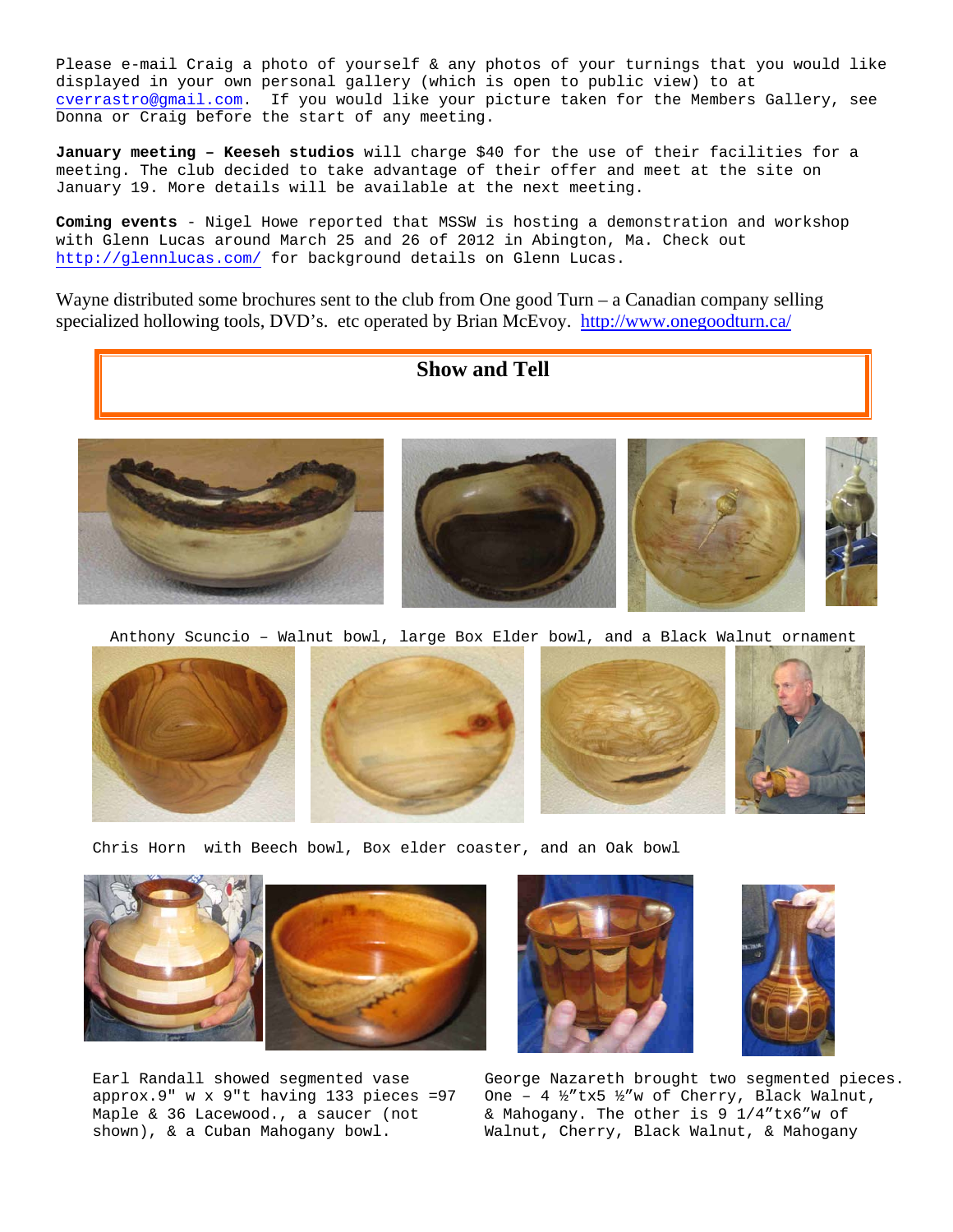Rich Jones – Burl clock and two mushrooms Paul Tavares segmented lamp







Maple, Blood wood and Walnut. Started to make a bowl, but the feature ring was too tall so I made a lamp. For Electrical Parts, I went to Job Lot, bought a lamp, smashed it & used the electrical parts







Sweetheart Shut that off. I have Some chores for you to do. You can finish that later. Circa 1982

John Nelson and his segmented vase

Mike Cyr –Pear and Holly vase and an unfinished bowl with a legend inside

# **Demonstration**

Dave Eaton went through the steps involved in turning a Rock-a-bye box which was first designed by Mark St. Leger. He provided a step by step set of instructions





Starting Shaping the top surface Shaping the bottom









What we wanted Half way there Demo completed but not finished

Hollowing tool

Hollowing tool - made from a "plain steel rod with a hole drilled at 45 degree angle. A small (could be 3/16"square) HSS cutting bit is cut in half, had one end ground round and then either, cemented in the hole, or held in place by a set screw.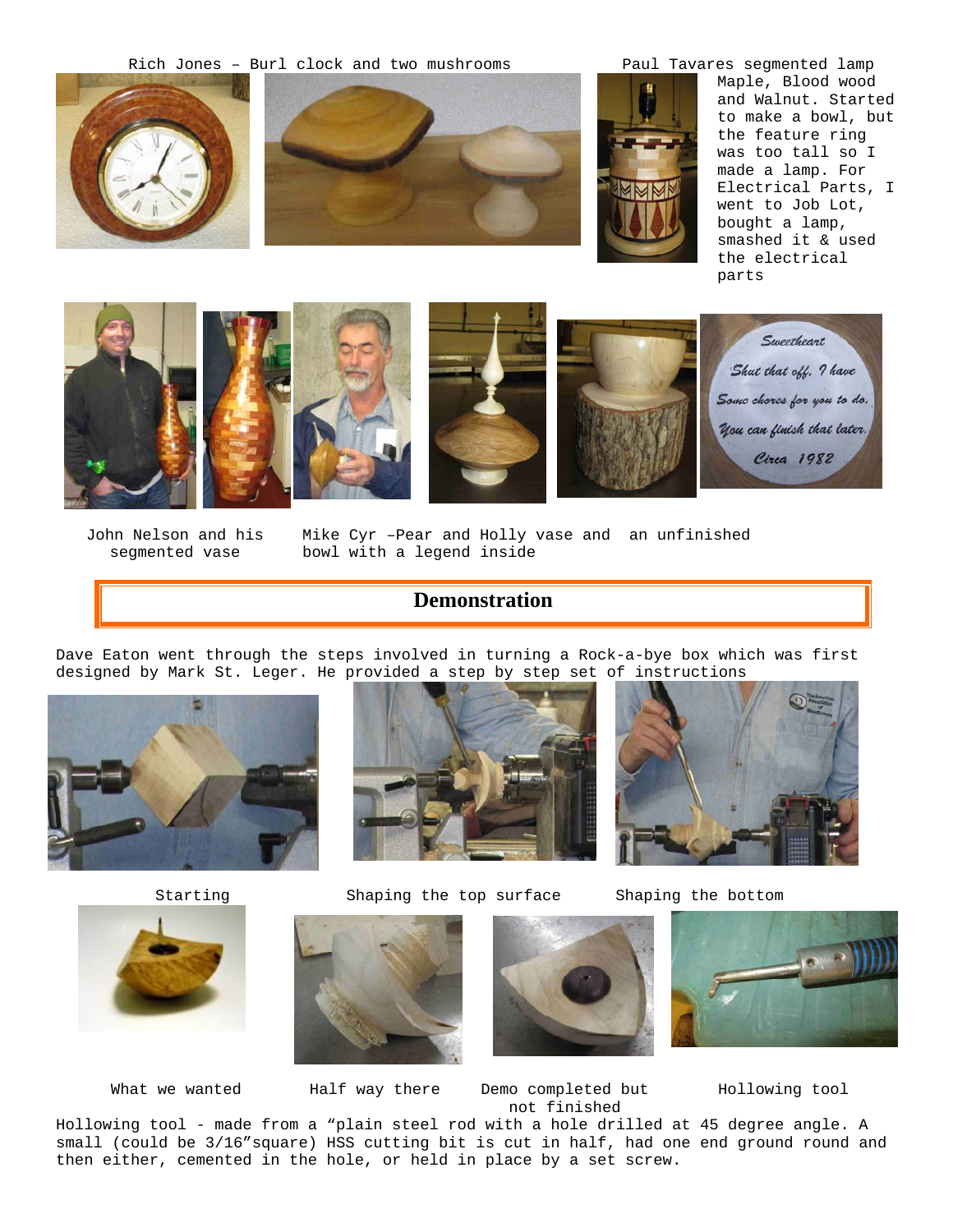## Materials:

Turned on the Bias: 3 %" diameter x 1 %" tall

- 1) Box: 2 3/8" cube, any hardwood works well
- 2) Lid: 1/2" x 1 1/4", dense wood such as Cocobolo, Zircote etc.
- 3) Finial: 5/8" x 5/8" x 2 1/2", hardwood same as wood used for box

4) Collet Chuck: 1/2" x 2 1/2" sq., hardwood such as Maple

5) Eccentric Chuck: 1 1/2" x 2 1/2" sq., hardwood such as Maple

## **Tool List:**

1) 1/2" Roughing Gouge

- 2) 1/2" Spindle Gouge, (fingernail grind)
- 3) Small hollowing tools, (5/8" opening to hollow through)
- 4) Thin Kerf Parting Tool
- 5) Vernier Calipers

## **Turning Steps:**

1) Take the point out from your live-center and mount two corners of the cube directly between spindle and live center, this will line everything up.

2) The top of the box will be facing the live center; start-making light concave cuts staying about 3/8" back from the 3 corners of the block. (Spindle gouge)

3) Switch over to the bottom of the box and start shaping the spherical bottom shape. You will be turning off the existing 3 points to match up with top of the box to create the 3 true points. (Spindle gouge)

4) At this time you need to create a tenon for mounting in a chuck for hollowing. Part off and mount in a chuck for hollowing. 5) Bore a 5/8" hole and hollow the box.

6) Prepare a jam chuck and mount the box for completing the spherical bottom. It is safer to use the tailstock for most of the shaping, and remove to complete the last little remainder of wood from the bottom.

7) Use the jam chuck as a glue block for the lid; turn the inside of the lid with a loose fit tenon. Start shaping the top of lid (slight dome shape), then part off and mount into a collet chuck (details located on separate page). Finish the top of lid and drill a 1/8" hole for the finial.

8) Turn a 1/2" tenon on one end of the finial blank and mount into the Eccentric Chuck (details located on separate page). Set the chuck to its 1/8" off center setting and turn a cove cut to a point. (1/2" roughing gouge)

9) Reset the blank to center on the chuck and turn a half bead down to a 1/8" diameter, and turn an 1/8" tenon and part off. 10) Glue finial to the lid.

11) Hand sand the completed box, being careful not to lose the 3 intersecting points.

12) At this point you should be able to gently rock the box and hear the gentle tick-tock sound from the loose fitting lid until it comes to final resting spot.

13) Apply the finish of your choice and enjoy,

#### Original article by: Mark St. Leger

Dave Eaton also provided a handout on how to turn a "Tippe - Top" which is a top that you start turning on one surface and which turns over (if you made it right) while continuing to turn. (The handout is at the end of the newsletter.

## **Wood Raffle**

Some of the items for the wood raffle were brought in by Mike Murray, Alex, and others